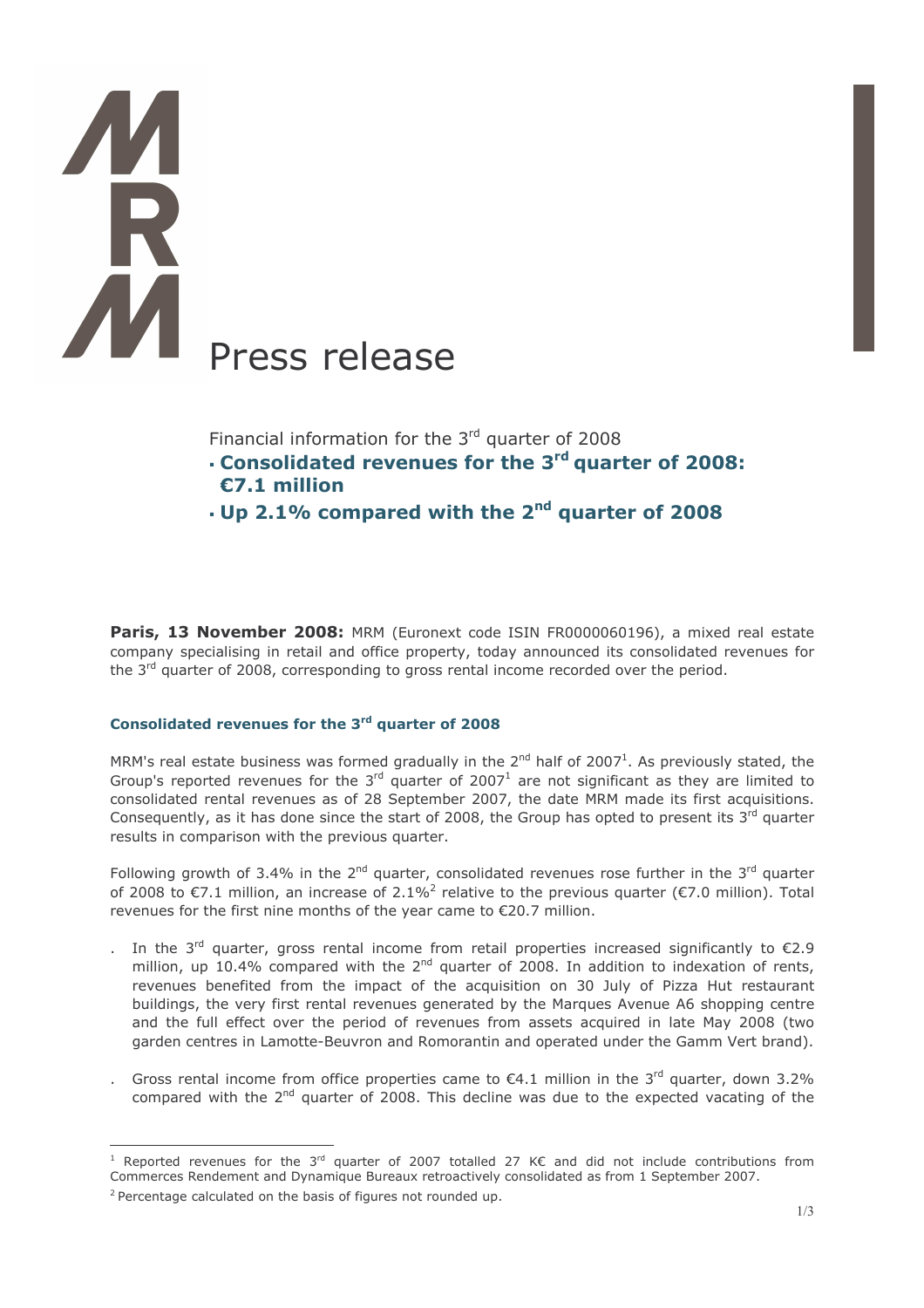10,700 sqm building<sup>3</sup> owned by MRM in Les Ulis. In November 2006, the Group acquired this property and signed a precarious lease agreement with the occupant with a view to taking on works to enhance the value of the property once it is vacated. This took place in late June 2008 and the renovation plan has since been launched. Meanwhile, MRM also benefited over the period from the signature of new lease agreements, indexation of rents and the effect of a full quarter of revenues from the property on Rue de la Bourse in Paris (compared with 2 months in the previous quarter).

Between the 2<sup>nd</sup> and 3<sup>rd</sup> quarter of 2008, the proportion of revenues from retail properties increased from 38% to 42% of MRM's total gross rental income, while office properties generated 58% of total gross rental income in the 3<sup>rd</sup> guarter (compared with 62% in the 2<sup>nd</sup> guarter).

| <b>Consolidated quarterly</b><br>revenues<br>$\epsilon$ million | Q1 <sup>4</sup><br>2008 | Q2 <sup>4</sup><br>2008 | Q <sub>3</sub><br>2008 | % change<br>Q3 2008<br>Q2 2008 <sup>2</sup> |
|-----------------------------------------------------------------|-------------------------|-------------------------|------------------------|---------------------------------------------|
| Office property                                                 | 4.1                     | 4.3                     | 4.1                    | $-3.2\%$                                    |
| Retail property                                                 | 2.6                     | 2.7                     | 2.9                    | $+10.4%$                                    |
| <b>Total gross rental income</b>                                | 6.7                     | 7.0                     | 7.1                    | $+2.1%$                                     |

# Key events of the 3rd quarter

The acquisition of five restaurant buildings operated under Pizza Hut brand for a total of  $\epsilon$ 8.2 million excluding transfer taxes was finalised on 30 July 2008. These properties, representing a total area of 2,300 sqm, are all located in the Paris region (La Queue-en-Brie, Lognes, Maurepas, Plaisir and Corbeil-Essonnes, in the Marques Avenue A6 shopping centre).

Renovation works at Cap Cergy, a 7,100 sqm office property in Cergy-Pontoise, were completed in July 2008. MRM is currently looking into the possibility of marketing the property jointly with the adjacent building, with an area of around 6,400 sqm, which it also owns and is due to be vacated in February 2009.

The planning permission for the renovation of the Le Charlebourg building in La Garenne-Colombes was obtained on 28 August 2008.

# **Outlook**

By the end of the year, MRM's rental business activity will benefit from the operation of the Marques Avenue A6 shopping centre, which opened its doors to the public on 22 October 2008. All 54 stores and four restaurants have been let.

The Group also states that it has initiated a review of the various options to possibly adjust the running of its operations and adapt itself to the sudden tightening of financing terms which is resulting form the recent financial crisis. MRM's strategy consists of acquiring properties and implementing value added programs. These investments are financed largely through leverage, while also relying on a solid base of rental revenues from its portfolio of stabilised properties. At

<sup>&</sup>lt;sup>3</sup>At 1 January 2008, revenues generated by this office complex represented less than 5% of MRM's total net annualised rents.

<sup>&</sup>lt;sup>4</sup> For information, MRM generated revenues of €13.7 million in the 1<sup>st</sup> quarter of 2007 and €16 million in the 2<sup>nd</sup> quarter of 2007 in respect of its prior activities sold before 29 June 2007, the date MRM was acquired by Dynamique Bureaux.